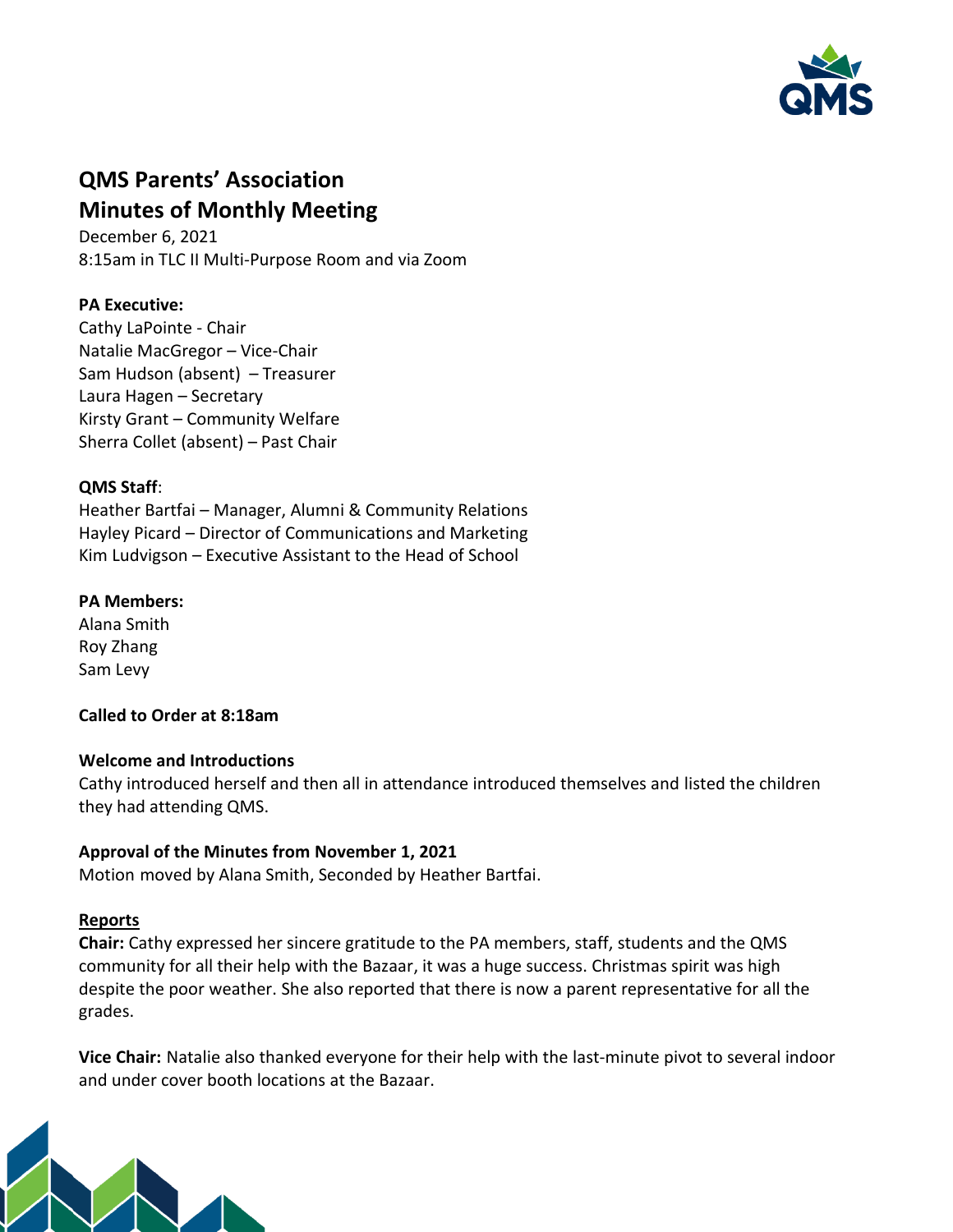

**Secretary:** Nothing to report.

**Treasurer:** Absent.

**Community Welfare:** Kirsty reported that she wrote a few cards but nothing else to update.

#### **Discussion:**

**Bazaar:** Kirsty commented that overall, it was a successful bazaar. She was happy with how nimble everyone was with the rainy weather. We learned a lot about what might work for the future of the Bazaar and what might work if we have another outdoor event like it.

Cathy spoke about the Silent Auction. Each class representative coordinated items and made beautiful baskets. We raised over \$5670 from the baskets.

Natalie spoke about the vendors. She told us we had 11 vendors and spreading out the vendors helped bring the QMS community into the new TLC building. It was hugely successful, and the vendors were all very happy with their revenues and the foot traffic. Also, a huge thank you to Bruce and the maintenance team for all their hard work.

Alana spoke about the raffle success. We raised the tickets to \$5 from \$2. Most people were amenable to the change. We sold over 2,800 tickets and grossed over \$14,290 which means we made over \$13,000 after costs were removed from the total. We did lose 28 booklets but that isn't the worst considering the success. Maria Jones suggested that next year senior students could group up and sell tickets in the community, as it is hard to get the booklets back from that group.

50/50 tickets were not done this year and it was decided it might just as well not be done anymore.

Food sales for the bazaar seemed to go well. We don't have the numbers at this point for revenue but there were 179 frozen butter chicken dinners sold and 53 frozen vegetarian chilis sold. Perhaps next year we can have extras to sell at the event. The kitchen was very happy with the way it was run this year though.

Wreaths and Poinsettias sold around \$1600. Sherra was not there for a full update.

Neil Trafford deserves a huge thank you for the incredible music and sound system set up. He would have loved to have set up the day before but that is something to consider for next year. We need to get him more volunteers for set up and take down in the future.

Alison Hounsome was happy with the bazaar but felt that we needed to let people know the schedule better and wished they could have had space heaters as it was very cold outside.